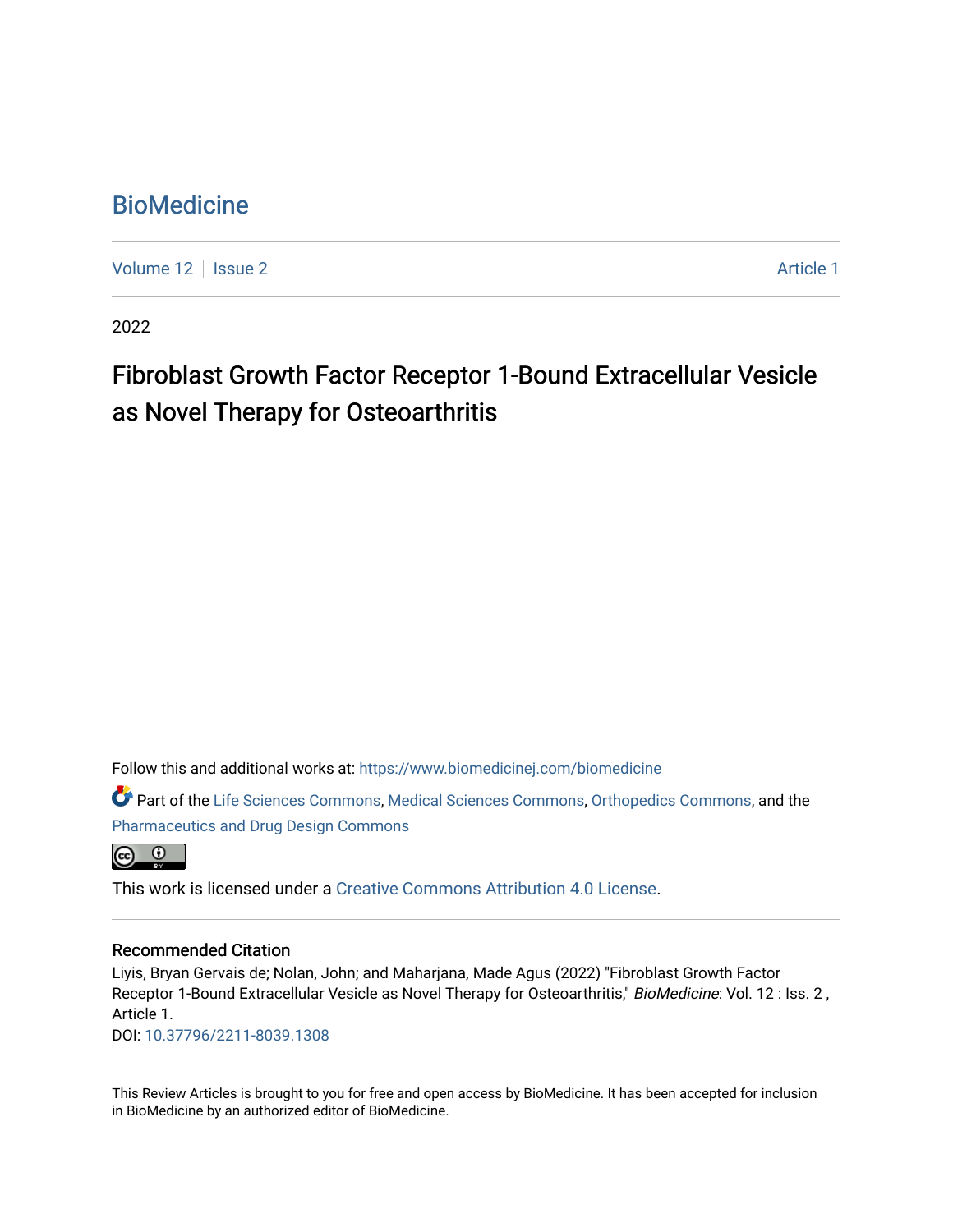# Fibroblast growth factor receptor 1-bound extracellular vesicle as novel therapy for osteoarthritis

Bry[a](#page-1-0)n Gervais de Liyis <sup>a,</sup>\*, John Nolan <sup>a</sup>, Made Agus Maharjana <sup>[b](#page-1-1)</sup>

<span id="page-1-0"></span><sup>a</sup> Medical Faculty, Udayana University, Bali, Indonesia

<span id="page-1-1"></span><sup>b</sup> Department of Orthopaedic and Traumatology, Sanglah General Hospital Denpasar, Bali, Indonesia

#### Abstract

Osteoarthritis (OA) is a joint condition that causes significant impairment of the chondrocyte. The gradual degradation of the cartilage lining of one or more freely moving joints, as well as persistent inflammation, are the causes of osteoarthritis. Current medications focus on alleviating symptoms rather than curing the condition. The aim of this review is to evaluate the potential use of fibroblast growth factor receptor 1-bound extracellular vesicle as novel therapy for osteoarthritis. This the potential use of fibroblast growth factor receptor 1-bound extracellular vesicle as novel therapy for osteoarthritis. This<br>review article was completed by searching for the keywords "Fibroblast Growth Factor Receptor 1 review article was completed by searching for the keywords "Fibroblast Growth Factor Receptor 1", "Extracellular Vesicle",<br>and "Osteoarthritis" in various journals in several search engines. Of the 102 scientific articles to be used as material in the making of this article. The upregulated amount of FGFR1 (fibroblast growth factor receptors) signalling suggesting the progression of degenerative cartilage that commonly seen in osteoarthritis (OA) patients. Several studies showed that the involvement of extracellular vesicles (EV) derived from MSCs could enhance cartilage repair and protect the cartilage from degradation. EVs have the potential to deliver effects to specific cell types through ligand-receptor interactions and several pathway mechanisms related with the FGFR1. EVs and FGFR1-bound Evs have been postulated in recent years as possible therapeutic targets in human articular cartilage. The protective benefits on both chondrocytes and synoviocytes in OA patients can be achieved by administering the MSC-EVs that may also stimulate chondrocyte proliferation and migration EVs have a promising potential to become a novel therapy for treating patients with OA. However, further researches are need to be conducted to discover further the application of this therapy.

Keywords: Extracellular vesicle, Fibroblast growth factor receptor 1, Osteoarthritis

# 1. Introduction

steoarthritis (OA) is the most prevalent joint condition that causes significant impairment in a huge percentage of elderly people [\[1](#page-7-0)]. There are about 100 distinct kinds of arthritis, with OA being the most prevalent [[2\]](#page-7-1). OA is a multifaceted and complex illness that may be described as persistent joint dysfunction affecting the whole joint [[3\]](#page-7-2). In 2020, there were approximately 86.7 million people aged 20 and over with reported knee OA worldwide [\[4](#page-7-3)]. Calculation by the IHME GBD Tool suggests that the peak incidence of OA among 60 to 64 yearold is 1216 per 100,000 [\[5](#page-7-4)]. Furthermore, approximately 15.1 million people have symptomatic knee OA, with a lifetime risk of 13.8% [\[6](#page-7-5)]. The knee is the most prevalent location of OA in clinical practice,

followed by the hand and hip [[7\]](#page-7-6). The cause of osteoarthritis is the progressive degeneration of the cartilage lining of one or more freely moving joints and chronic inflammation [\[8](#page-7-7),[9\]](#page-7-8). This frequently results in incapacitating dysfunction, which can include different degrees of persistent pain, joint stiffness and edema, physical deconditioning, and a variety of functional, social, and vocational problems and limits [[10\]](#page-7-9). Moreover, the risk factors of OA include obesity, traumas, advancing age, female sex and heredity [\[11](#page-7-10)]. There are now also substantial evidences that OA is a risk factor for the development of cardiovascular disease [\[12](#page-7-11)], memory loss [\[13](#page-7-12)] and diabetes [[14\]](#page-7-13).

Changes in extracellular matrix (ECM) composition or changes in the biomechanical environment of chondrocytes greatly enhance the risk of OA by

Received 8 September 2021; revised 1 November 2021; accepted 29 November 2021. Available online 1 June 2022

\* Corresponding author. E-mail address: [bryan.gervais@student.unud.ac.id](mailto:bryan.gervais@student.unud.ac.id) (B.G. de Liyis).

<https://doi.org/10.37796/2211-8039.1308> 2211-8039/Published by China Medical University 2022. © the Author(s). This is an open access article under the CC BY license [\(http://creativecommons.org/licenses/by/4.0/](http://creativecommons.org/licenses/by/4.0/)).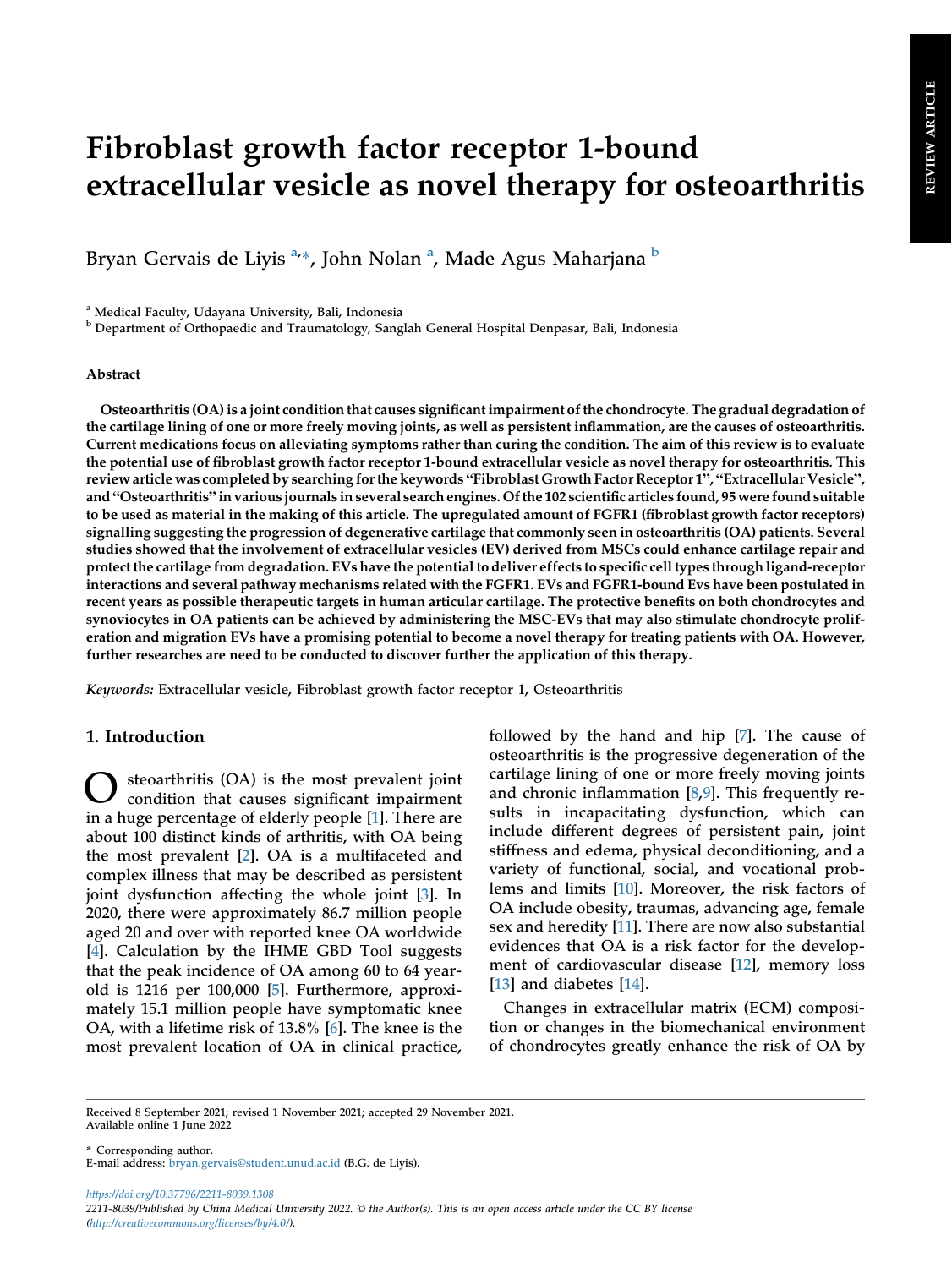disrupting signals important in the maintenance of normal cartilage development and homeostasis [\[15](#page-7-14)]. The discovery of prospective treatment targets implicated in OA pain or structural progression has been made possible by advances due to the knowledge of OA pathophysiology [\[2](#page-7-1)]. The pathophysiology of OA includes cartilage degradation and bone remodeling as a result of an active reaction of chondrocytes in the articular cartilage and inflammatory cells in the surrounding tissues [\[16](#page-7-15)]. The primary change is thought to be the loss of articular cartilage, but secondary changes include subchondral bone remodeling, the formation of osteophytes, the progression of bone marrow lesions, alteration in the synovium, joint capsule, ligaments and meniscal tears due to a combination of cellular changes and biomechanical stresses [[17\]](#page-7-16).

Adult articular cartilage is composed of extracellular matrix (water, collagen and proteoglycans) and chondrocytes [\[18](#page-7-17)]. The regular turnover of the extracellular matrix components is governed by the chondrocytes that synthesize proteins and the proteolytic enzymes that break them down [\[19](#page-7-18)]. Chondrocytes, in turn, are affected by a variety of variables, including polypeptide growth factors and cytokines, structural and physical stimulation, and even matrix components [\[20\]](#page-7-19). Multiple inflammatory mediators have been found in the synovial fluid of patients with OA, including plasma proteins (C-reactive protein), prostaglandins (PGE2), leukotrienes (LKB4), cytokines (TNF, IL1, IL6, IL15, IL17, IL18, IL21) and growth factors (TGF, FGFs, VEGF, NGF) [\[21](#page-7-20)]. One of the growth factor receptors, FGFR1, has catabolic effects in human articular chondrocytes and invertebrate disc tissue by upregulating matrix-degrading enzyme production, inhibiting ECM accumulation and proteoglycan synthesis, and clustering of cells, all of which are associated with arthritic conditions ([Fig. 1](#page-3-0)) [\[22](#page-7-21)]. A significantly increased levels of FGFR1 is detected in both the chondrocytes, subchondral bone and synovium of OA patients [\[23](#page-8-0)[,24](#page-8-1)]. Through the stimulation of RUNX2 and ELK1, FGFR1 promotes catabolic effects by limiting ECM synthesis and upregulating matrix-degrading enzyme production [\[25\]](#page-8-2).

While there is no cure for OA, there are treatments that can help control symptoms and improve quality of life [[26\]](#page-8-3). Currently, non-steroidal anti-inflammatory (NSAIDs) medications, analgesics including opioids, and intraarticular corticosteroids are among the conventional pharmacological treatments [[27\]](#page-8-4). These therapy methods help alleviate arthritis symptoms but do not cure or inhibit the causal pathway of degeneration [\[28](#page-8-5)]. Although NSAIDs have a clinically significant therapeutic impact on OA pain, the benefits must be balanced against the risks such as cardiovascular, immunity and gastrointestinal complications [\[29](#page-8-6),[30\]](#page-8-7). Novel regenerative treatments have received a great deal of interest in recent years. In recent years, fibroblast growth factor (FGF) signalling has been implicated in cartilage homeostasis [\[31](#page-8-8)].

Fibroblast Growth Factor Receptors (FGFRs) are a group of receptor tyrosine kinases that are expressed on cell membranes and play important functions in the development of cells when bind with the corresponding Fibroblast Growth Factor (FGF) [[32](#page-8-9)]. The human FGF gene family may be classified into eight subfamilies based on phylogenetic analysis: FGF1, FGF3, FGF4, FGF7, FGF8, FGF9, FGF11, and FGF19 [\[33](#page-8-10)]. FGFR1, FGFR2, and FGFR3 are the most numerous in the joint, with FGFR1 and FGFR3 being the most common receptors in human chondrocytes [\[34](#page-8-11)]. In degenerative cartilage of OA, the level of FGFR1 is increased relative to FGFR3, suggesting that FGFR1 is the main FGF route in cartilage degeneration [[35\]](#page-8-12). Furthermore, conditional deletion of FGFR1 in a temporomandibular joint OA model has been shown to slow the development of the disease, and that inhibition of FGFR1 signalling may increase autophagic activity [\[23](#page-8-0)]. A novel therapy method purposed is to administer FGFR1-bound Extracellular Vesicles (EVs) to bind with the body's FGF1, thus preventing binding with the body's FGFR1.

Acknowledging the potential of FGFR1-bound EVs, the authors are interested in studying further regarding this modality so that it can provide better prospects in the management of osteoarthritis.

#### 2. Method and materials

A literature review was utilized as the review approach. The literature references are from reputable search engines PubMed and ScienceDirect, approach. The inerature references are from repu-<br>table search engines PubMed and ScienceDirect,<br>and include terms like "Fibroblast Growth Receptable search engines rubilied and ScienceDirect,<br>and include terms like "Fibroblast Growth Recep-<br>tor", "Extracellular Vesicles," and "Osteoarthritis". All research linked to Fibroblast Growth Receptor 1 and Osteoarthritis are suitable for use as reference. At least five years should have passed since the studies were conducted. From the 102 journals examined, 95 were judged to be suitable for use as references in this work. The evaluated information is compiled into a single scientific literature review once it has been reviewed for credibility and dependability.

#### 3. Results and discussion

#### 3.1. Pathophysiology of osteoarthritis

OA is caused by the inability of chondrocytes to maintain equilibrium between the production and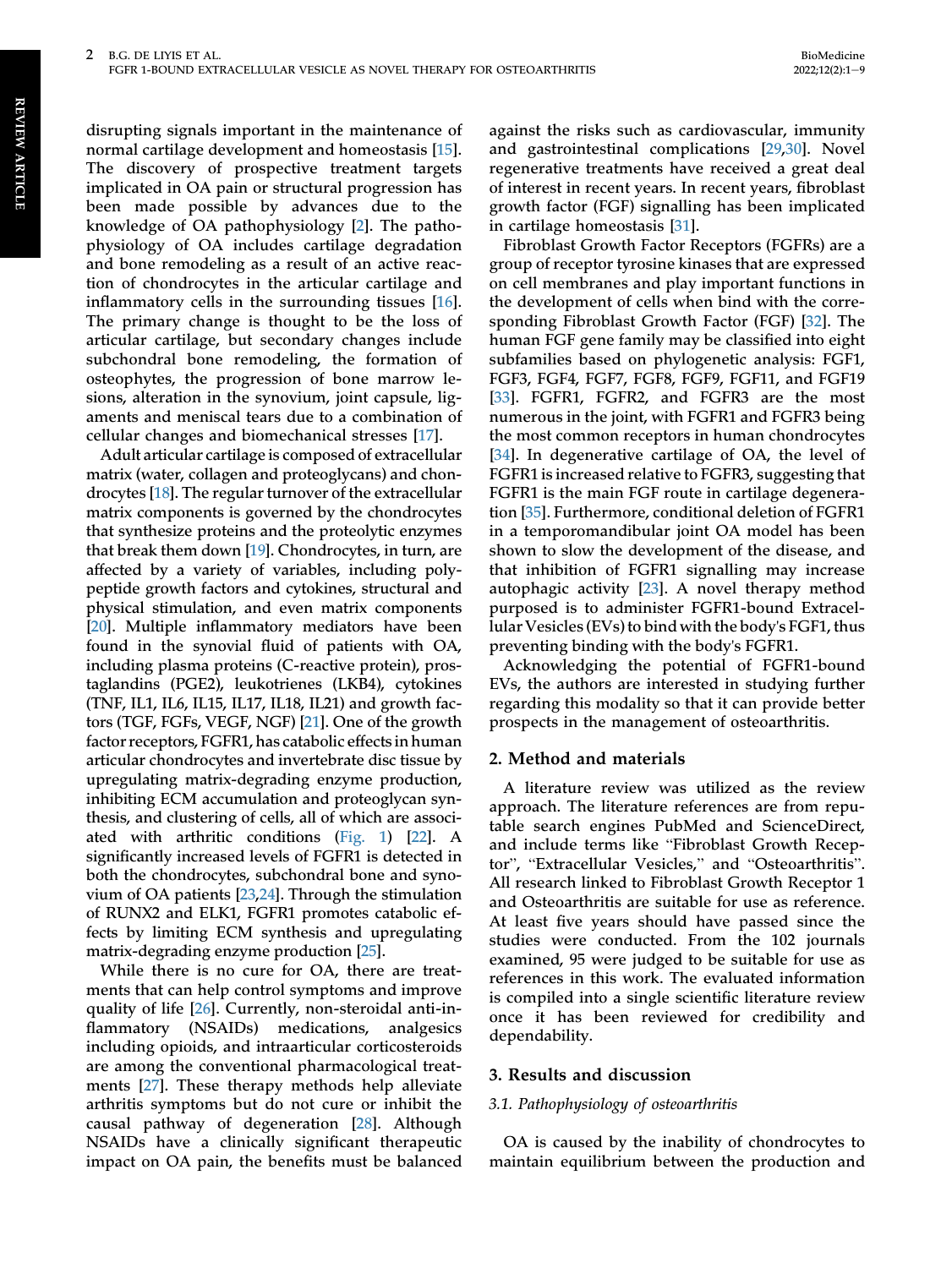

<span id="page-3-0"></span>

Fig. 1. The Role of FGF1/FGFR1 in the Process of OA. Legend: RunX2: Runt-related transcription factor 2; ELK: ETS Like-1 protein.

breakdown of these extracellular matrix components [\(Fig. 2](#page-4-0)) [\[36](#page-8-13)]. Trauma induces microfractures or inflammations that cause an increase in enzymatic

activity leading to the production of "wear" particles and subsequently be ingested by local macrophages activity leading to the production of wear particles<br>and subsequently be ingested by local macrophages<br>[\[20](#page-7-19),[37\]](#page-8-14). When the formation of these "wear"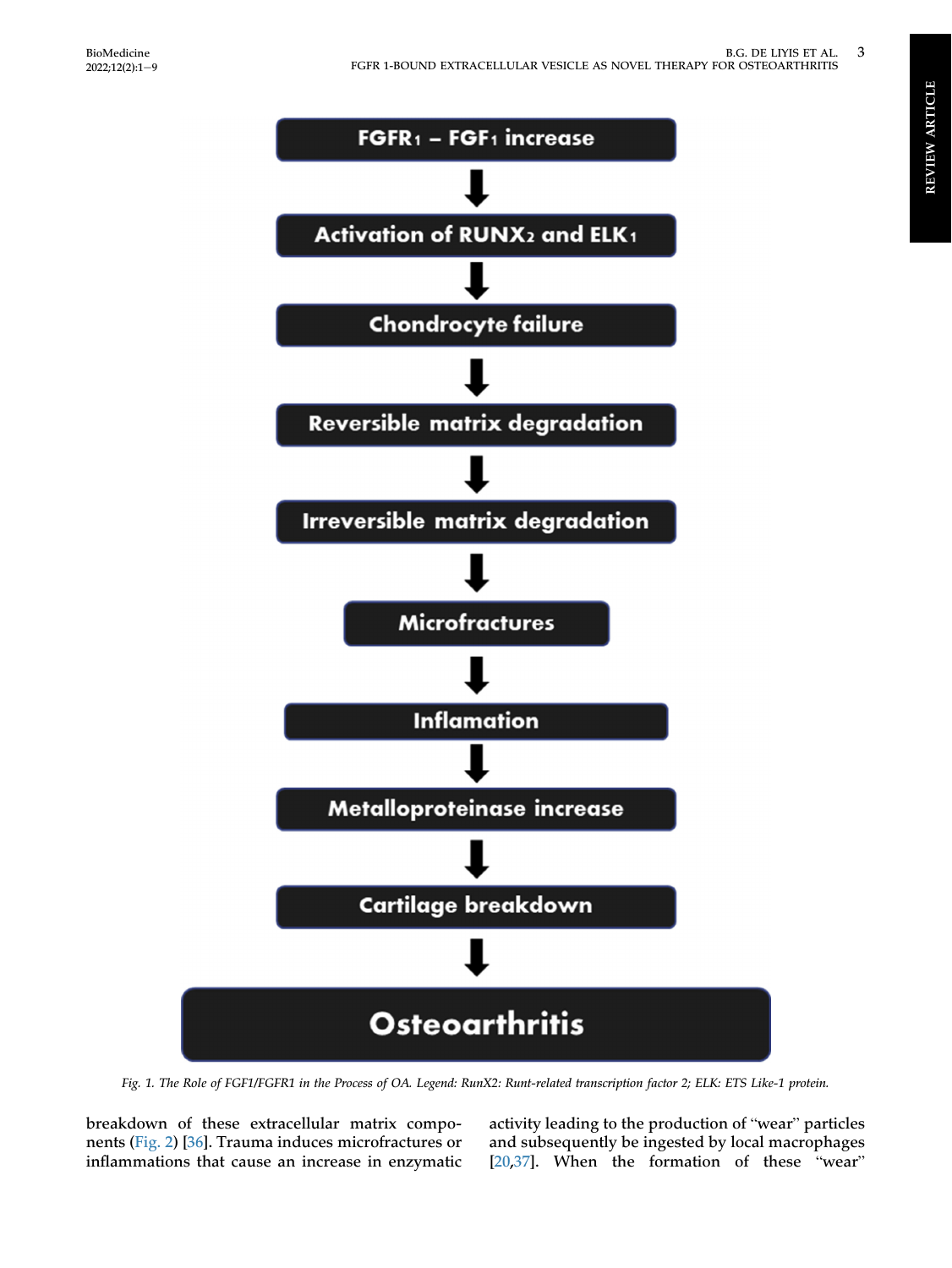

<span id="page-4-0"></span>

Fig. 2. Pathophysiology of osteoarthritis.

particles outweighs the system's capacity to eliminate them, they become mediators of inflammation, causing the chondrocyte to produce degradative enzymes [[19,](#page-7-18)[20](#page-7-19),[36\]](#page-8-13). Proinflammatory cytokines such as TNF, IL-1, and IL-6 are also released when molecules from collagen and proteoglycan degradation are taken up by synovial macrophages [[21,](#page-7-20)[38](#page-8-15)]. These cytokines can attach to chondrocyte receptors, causing more metalloproteinases to be released and type II collagen synthesis to be inhibited, eventually accelerating cartilage breakdown [\[38](#page-8-15)]. Significant accumulation of adipokines in obese patients may also trigger the release of several inflammatory cytokines and proteases such as MMP-1, MMP-3, MMP-13, ADAMTS-4, TNF, IL1, IL6. These inflammatory mediators may further suppress the proliferation of chondrocytes in the cartilage and interference with the equilibrium between osteoblast and osteoclast in the bone [\[39](#page-8-16)].

# 3.2. FGFR1 expression in osteoarthritis

Related with the pathophysiology of OA, FGFRs were thought to be involved as FGF ligands played a major role in the conservation of articular cartilage. FGFRs in human joints are reported to play a significant role in the homeostasis of articular cartilage. In specific, FGFR1 is discovered to be eminently expressed in the articular cartilage of the knee [[40\]](#page-8-17). Recent studies reported an escalating number of FGFR1 expressions along with a diminishing amount of FGFR3 found in the articular cartilage of OA patients. These expressions were exemplified in the mice models spontaneously and following the surgical procedure [\[41](#page-8-18)]. This suggests that the signalling of FGFR1 could accelerate the degradation of the matrix in articular cartilage.

The signalling of FGFR1 may promote the transcription factors expression of RUNX2 and ELK1. Expression of RUNX2 and ELK1 implicates the p38 MAPK and RAF-MEK- ERK pathways involvement [\[22](#page-7-21)]. Delayed FGFR1 signalling inhibits the catabolic response indicated by the decelerated process of articular cartilage degeneration. However, the exact mechanism of its molecular responses remains unknown [[42\]](#page-8-19).

RUNX2 is a critical transcription factors that regulating chondrocytes and osteoblasts differentiation [[43\]](#page-8-20). Multiple studies suggested that FGFR1 signalling regulates the RUNX2 expression, both in vivo and in vitro. Altered articular chondrocytes mainly initiate the progression of OA due to the damaged chondrocytes towards cartilage-degrading enzymes and inflammatory cytokines. The combination of these cytokines conceives the infiltration of phagocytic cells within the joints [[44,](#page-8-21)[45](#page-8-22)]. The upregulation of RUNX2 expression is highly associated with chondrocytes hypertrophy which is strongly correlated with the pathogenesis of OA [\[43](#page-8-20),[46\]](#page-8-23).

Another pathway is P38 MAPK signalling pathway holds a significant role throughout several diseases, particularly for the initiation and progression of OA  $[47-49]$  $[47-49]$  $[47-49]$  $[47-49]$  $[47-49]$ . The release of MMPs, chemokines, COX-2 enzymes in human articular cartilage, and proinflammatory cytokines might be triggered by the activation of p38 MAPK pathways signalling [[49\]](#page-8-25). Many experiments had tried to suppress the activation of the p38 MAPK signalling pathway in order to study the potential downregulation of inflammatory cells recruitment. The stoppage of this pathway tends to diminish the production of proinflammatory cytokines and apoptosis of chondrocytes in articular cartilage [[50\]](#page-8-26). TNF $\alpha$  and IL-1 $\beta$  are the proinflammatory cytokines that had shown to be induced by the activation of the P38 MAPK pathway [\[51](#page-8-27)].

These pathways push a progressive change towards the pathophysiological knee of OA condition as the involvement of FGFR1 expressions increased. FGFR1 was found to be striving the catabolic responses resulting in the increase of a disintegrin and metalloproteinase with a thrombospondin type 1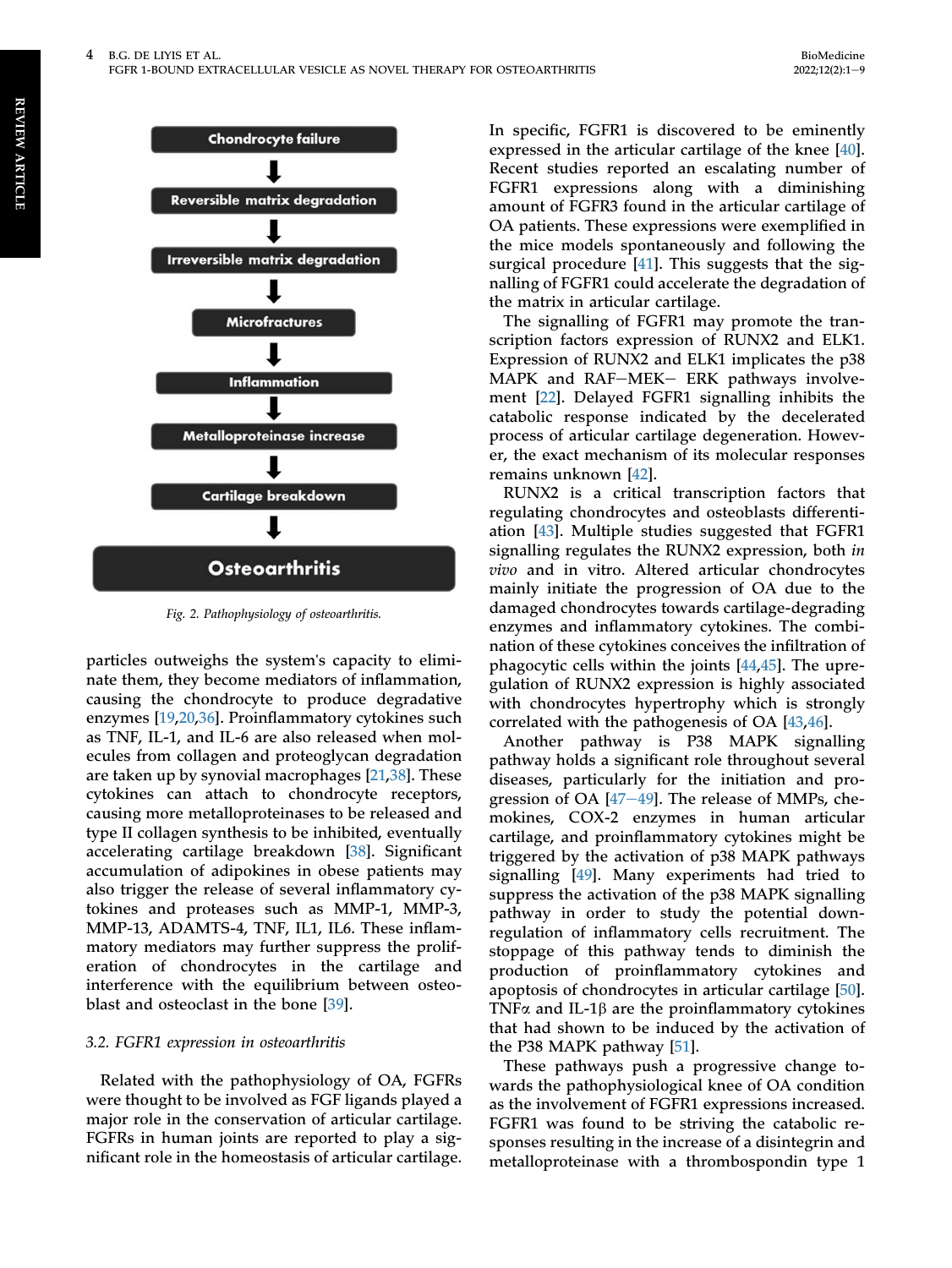motif ADAMTS5 gene and matrix metalloproteinases 13 (MMP-13) [[42\]](#page-8-19). Up-regulation in such enzymes were missing in the inactivation of FGFR1 signalling experiments [\[42](#page-8-19),[52\]](#page-8-28). The rise of FGFR1 signalling in the knee joint's articular cartilage can also be reflected as the FGFR3 expression is gradually declined in OA patients. This decreased FGFR3 expression happens due to the FGF-2/FGFR1 signalling, which is found to be significantly increased [[53\]](#page-8-29).

Another important aspect in maintaining and regulating the articular cartilage that was recently discovered is autophagy [[54\]](#page-8-30). Excessive autophagic situation can, later on, develop into a worse progression of OA. The autophagy activity is inhibited by the down-regulation of FGFR1 expression, although the precise details for this mechanism remain unclear [\[42](#page-8-19),[54,](#page-8-30)[55](#page-8-31)]. The autophagic activity had been studied in vitro and in vivo. The microtubule-associated protein 1 light chain 3a (LC3) which is a marker for autophagosome showed an increased along with more expression of FGFR1 signalling. Later on, LC3 will convert to LC3-II as the marker for autophagic activity. Examination of this marker with Western Blotting showed an increase of 2.5 times from the normal LC3-II level [\[23](#page-8-0)]. A study in mice models showed that the deletion of FGFR1 expression was proven to be having a better aggrecan compared with mice with high FGFR1 expression [\[56](#page-8-32)]. Another study also reported the diminished amount of FGFR1 could delay the progression of OA in temporomandibular joint model [\[42](#page-8-19)].

# 3.3. Extracellular vesicle in osteoarthritis

EV is composed of variative micro- and nanosized particles produced by both healthy and altered cells. EV is collectively classified as microparticle/ microvesicles, exosomes, and apoptotic bodies [\[57](#page-8-33),[58\]](#page-8-34). Many studies have been conducted on the involvement of extracellular vesicles (EV) in osteoarthritis. Recently, it was revealed that EVs can also be generated from MSCs, and that they may have a wide range of therapeutic applications in a variety of human illnesses [[59\]](#page-8-35). A number of studies have found that utilizing MSC-derived EVs to enhance cartilage repair and protect against OA-induced cartilage degradation has shown beneficial results [\[59](#page-8-35) $-61$ ]. Moreover, exosome release is limited by FGFR inhibitors and affect the stromal cells' capacity to defend in OA [\[62](#page-9-0)].

EVs have the potential to deliver effects to specific cell types through ligand-receptor interactions [\[63](#page-9-1)]. Research involving the use of synthetic receptorbound vesicles that binds to natural ligand was conducted as proof-of-concept that this therapeutic approach successfully depletes the targeted ligand by promoting its endocytic uptake and lysosomal degradation  $[64-66]$  $[64-66]$  $[64-66]$ . EVs are generally simple to operate and have a wide range of surface engineering as well as encapsulation capabilities. Molecules linked to the EV surface have been demonstrated to confer targeting ability, boost expression levels, improve solubility, and activate antigen immunogenicity, and they are predicted to have therapeutic benefits against different degenerative illnesses [[67\]](#page-9-3). By providing an alternative receptor to selectively bind with the endogenous FGF1, this might have comparable effects in preventing future OA degeneration.

The pathogenesis of OA is complicated, and the involvement of many distinctive cells are difficult to be studied, especially the role of EVs. However, some cell types within synovial fluid like bone, ligaments, tendon, fibroblast-like synoviocyte and chondrocytes are acknowledged to produce abundant EVs [[68](#page-9-4)]. EVs have been known to maintain the communication between distinct cells lineage. EVs held a crucial role in maintaining joint homeostasis by regulating ECM production, inflammatory responses, and cell proliferation [\[69](#page-9-5),[70\]](#page-9-6). It is found that OA-like situations in the chondrocytes might drive EVs to become more harmful and aggravate the OA condition [[71\]](#page-9-7). ECM has a low cell density so that it holds a crucial role in articular cartilage properties. To maintain healthy articular cartilage integrity, a composure between ECM breakdown and synthesis should be achieved. As in OA condition, there is an alteration in maintaining the harmony of ECM synthesis and breakdown [\[72](#page-9-8),[73\]](#page-9-9). Hence, the synthesis of ECM could no longer keep up with the breakdown that further will appear as the clinical symptoms, including osteophyte formation, pain, and joint space narrowing. The condition might be proven by isolating the EVs from synovial fibroblast under the IL-1 $\beta$  condition, which shows an excess of degradable mediators. EVs product from the synovial joint itself may play significant roles in tissue repair and the recruitment of Mesenchymal stem-cell (MSCs), which further will be discussed in the other chapter [\[74](#page-9-10)].

Despite the indistinct explanation of the detailed mechanism, the properties of MMPs are considered to lead the ECM breakdown process. Specifically, MMP-13 is believed as the mediator accountable for the significant breakdown of ECM. In addition, the activation and production of such proteolytic enzymes could further trigger the production of IL-1 $\beta$ and TNF-a. As the degradation of cartilage progress, further induction of these proinflammatory cytokines might be generated through the autocrine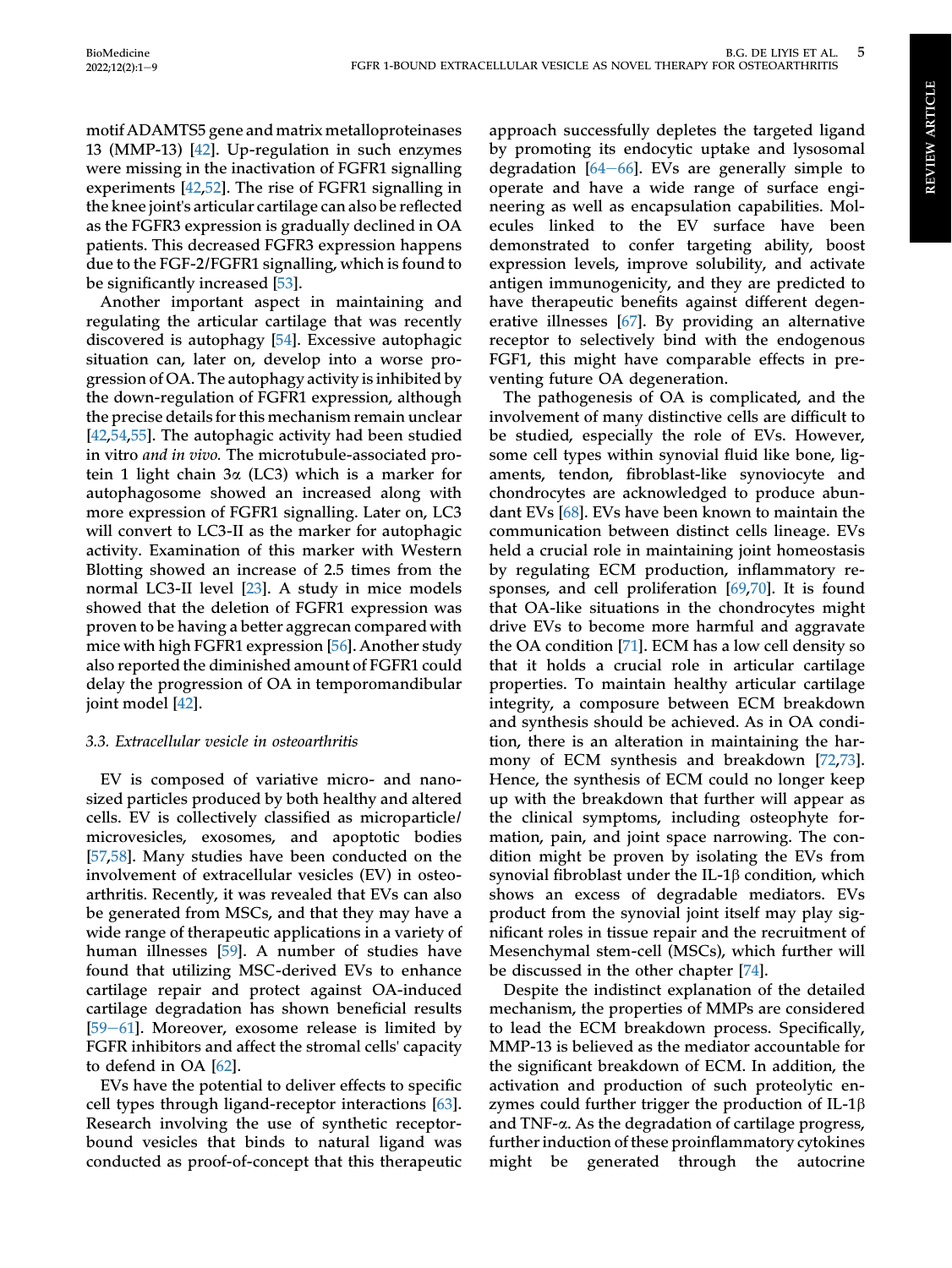mechanism, followed by distinctive proinflammatory cytokines, including IL-8 and IL-6 [\[75](#page-9-11)].

The breakdown of ECM can be seen as the most symptoms in OA are composed of both fibroblast-like synoviocytes and chondrocytes [\[76\]](#page-9-12). EVs particles confined from the synovial fibroblasts along with the administration of IL-1 $\beta$  to imitates the pathological OA environment were proven to promote aggrecan and MMP-13 expression within the chondrocytes, indicating the process of tissue breakdown and degeneration [[77\]](#page-9-13).

Another known component of EVs is miRNA. miRNA is the non-coding group of single-stranded RNA, which consisted of  $19-24$  nucleotides [[78](#page-9-14)]. In OA cases, some miRNAs were noticed to be increased along with a notable decrease in several miRNAs. miR-504- 3p, miR-210-5p, miR-155-3p, and miR-16-2- 3p are the upregulated miRNAs in the synovial fluid of OA patients. On the other hand, miR-6878-3p, miR-146a-5p, and miR-26a-5p are the miRNAs that were found to be downregulated [[79\]](#page-9-15). These downregulated particles are linked with the process of mucin-type O-glycan biosynthesis, glycan degradation, and cell adhesion molecules  $[78-80]$  $[78-80]$  $[78-80]$  $[78-80]$  $[78-80]$ . miRNAs that were upregulated were associated with the metabolism of biotin and synthesis of thyroid hormone. Chondrocytes proliferation and apoptosis, regulated by glycogen synthase kinase-3b, can be altered following the expression of miR-372-3p [\[80](#page-9-16)]. The imbalance level of miRNAs may further worsen the degeneration of the cartilage. However, targeting miRNAs associated with signalling cascade may counter the activation of several proinflammatory cytokines pathways and avoid the occurrence of the disease [[71\]](#page-9-7).

Targeting the role of EVs to counter such inflammatory environment in OA conditions should be explored further. However, there has not been any perfect procedure or method to prepare and select EVs that will be administered. To acquire the best result of EVs, purification using ultracentrifugation followed by density gradient flotation needs to be done. The content of the EVs can be varied based on the origin of the tissue cultured [\[81](#page-9-17)]. To separate the chondrocytes, osteoblast, and adipocytes completely from MSCs, the procedure needs a change in the microenvironment that can be done by bioengineering. Later on, the EVs derived from MSCs can be administered as an injection into the joint space [\[82](#page-9-18)].

#### 3.4. Extracellular vesicle interaction with FGFR1

The optimal OA management should concentrate on the repair of tissue homeostasis due to the strong biological fingerprint, rather than symptomatic [\[83](#page-9-19)].

EVs and embedded molecules, such as proteins, lipids, or nucleic acids, have been postulated in recent years as possible contributors to chondrocytes pro-regenerative and immunosuppressive capabilities, alongside secreted factors  $[83-85]$  $[83-85]$  $[83-85]$  $[83-85]$  $[83-85]$ . In fact, MSC-EVs have protective benefits on both chondrocytes and synoviocytes in OA patients by stimulating chondrocyte proliferation and migration [\[86](#page-9-20),[87\]](#page-9-21). Potential embedded molecules such as FGFR1-bound EVs, acting as natural FGFR1 competitor for ligand, have potentials in preventing the mineralization tidemark from migrating to the nonmineralized articular cartilage by inhibiting cartilage degeneration [\[88](#page-9-22)]. Moreover, a recent in vivo research targeting the natural receptor by providing an alternative synthetic ligand showed significantly reduction loss of proteoglycan and articular cartilage degradation, as well as the production of ECM degrading enzymes and death in articular chondrocytes [[41\]](#page-8-18). Conversely, providing an alternative receptor with higher affinity to selectively bind to the natural ligand could possibly exert similar effects in preventing further degeneration in OA.

EVs are made up of a complex mixture of lipids, surface and membrane molecules, and other components; some of these components help in tissue targeting, while others maintain minimum non-specific interactions [[89\]](#page-9-23). It was shown that nanobodies may be attached to the surface of extracellular vesicles using phospholipids, altering their cell targeting behavior at least in vitro [\[90\]](#page-9-24). Other researchers have achieved comparable findings by using native EV membrane proteins (e.g., Lamp2b and platelet-derived growth factor) as fusion partners in targeting ligands [[91](#page-9-25),[92\]](#page-9-26). An N-terminal myristoylation signal (MYR) anchors artificial mem-opto-FGFR1 to the plasma membrane, followed by the KD, CTD, and LOV domains. mV-mem-opto-FGFR1 is inserted into the plasma membrane by incorporation of the transmembrane domain of p75 [[93](#page-9-27)]. Another option is to genetically engineer vesicle-forming cells to make a transmembrane receptor or protein before vesicle formation, which has been extensively researched [\[94\]](#page-9-28). Furthermore, FGFR1 gene is amplifiable and dualcolor silver-enhanced in situ hybridization could be used for assessing the amplification [\[95](#page-9-29),[96](#page-9-30)].

#### 3.5. Reliability of the treatment in OA

EVs are essential biological microparticles that can prevent OA in numerous ways, particularly in its interaction with FGFR1 in human articular cartilage. Furthermore, MSC-EVs may provide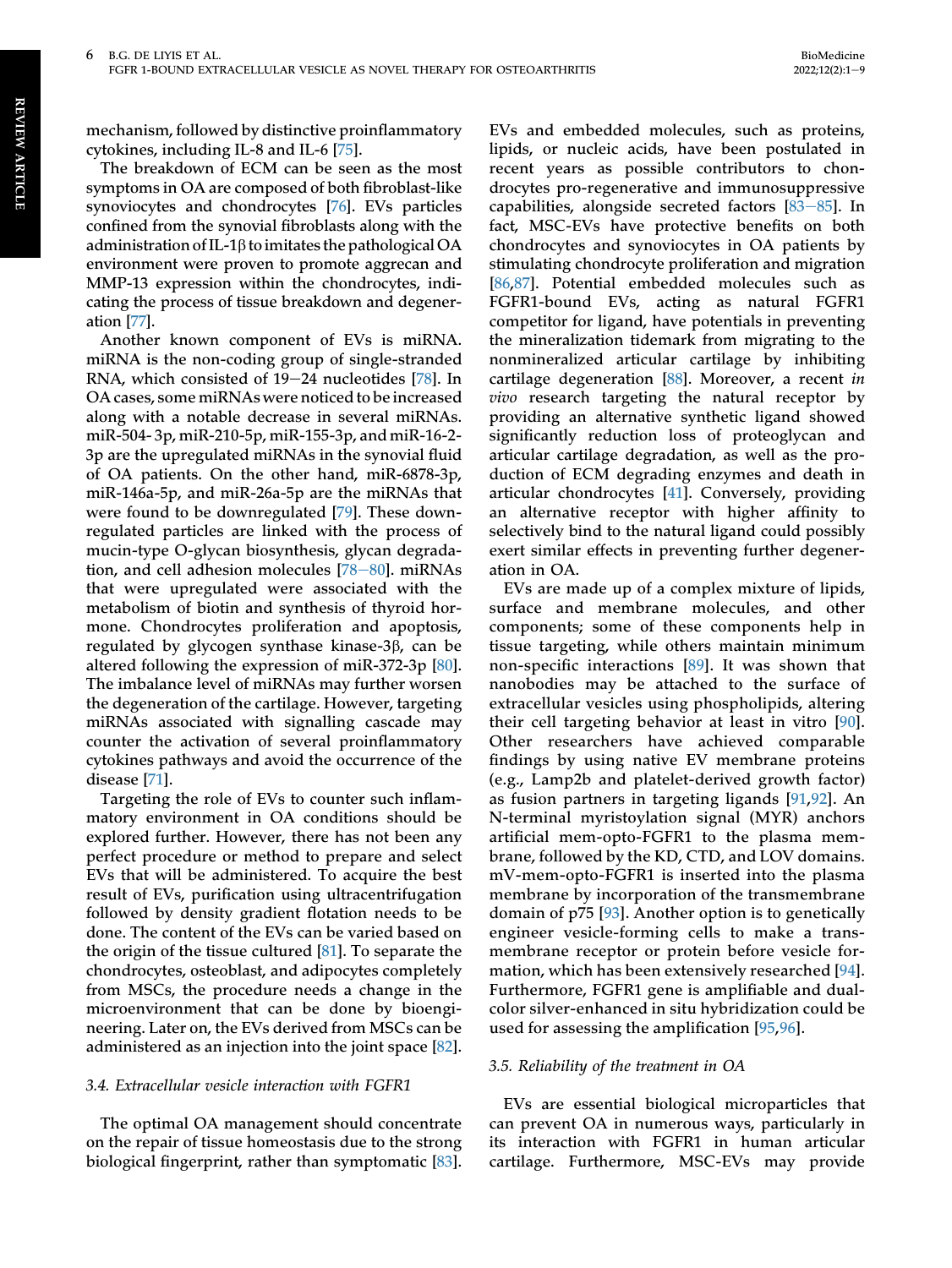specific interaction of the targeted tissues [\[89](#page-9-23)]. In addition, the usage of EVs is proven to suppress the MMP-13 expression, which is strongly correlated with the lower production of proinflammatory cytokines [[42\]](#page-8-19). By reducing the production of some ECM degrading enzymes and maintaining the number of proteoglycans, EVs may prevent the progression of OA [\[41](#page-8-18)]. The ability to diminish the FGFR1 signalling would also suppress the autophagic infiltration in the articular cartilage and prevent further progression of OA. However, several pitfalls may also follow this novel treatment. There is no standardized procedure or validated method to isolate the specific origin of EVs [\[71](#page-9-7)]. The cost of such a procedure should also be calculated carefully as the multiple isolation methods may increase the cost, time, and effort. The complexity in developing the perfect isolation techniques may also be a burden towards establishing this therapy [\[97](#page-9-31)].

### 4. Conclusion

The most frequent causes of OA are underlying bone disease and the gradual degradation of the cartilage lining of one or more freely moving joints. The amount of FGFR1 is raised in OA degenerative cartilage, suggesting that FGFR1 is the primary FGF pathway in cartilage degeneration. Moreover, employment of MSC-EVs to improve cartilage repair and protect against OA-induced cartilage degradation has proved to be helpful in a number of trials. It results to the point that the novel usage of FGFR1-bound EV-derived MSC could be beneficial in the treatment of osteoarthritis by preventing ligation of FGF1 to the natural FGFR1. However, more clinical trials are needed to elucidate the specific clinical consequences and to understand the mechanism of this modality.

#### Conflicts of interest

The authors have NO affiliations with or involvement in any organization or entity with any financial interest, or non-financial interest in the subject matter or materials discussed in this manuscript.

# Acknowledgments

The authors were thankful to all participants that were involved in this study.

# References

<span id="page-7-0"></span>[1] Marks R. Knee osteoarthritis psychological complications: an important overlooked disease correlate. Nov Tech i Arthritis Bone Res 2017;1.

- <span id="page-7-1"></span>[2] Senthelal S, Li J, Goyal A, Bansal P, Thomas MA. Arthritis. Treasure Island (FL) 2021.
- <span id="page-7-2"></span>[3] Latourte A, Kloppenburg M, Richette P. Emerging pharmaceutical therapies for osteoarthritis. Nat Rev Rheumatol 2020; 16:673-88.
- <span id="page-7-3"></span>[4] Cui A, Li H, Wang D, Zhong J, Chen Y, Lu H. Global, regional prevalence, incidence and risk factors of knee osteoarthritis in population-based studies. EClinicalMedicine 2020;29. <https://doi.org/10.1016/j.eclinm.2020.100587>. Epub ahead of print 1 December 2020.
- <span id="page-7-4"></span>[5] Lo J, Chan L, Flynn S. A systematic review of the incidence, prevalence, costs, and activity and work limitations of amputation, osteoarthritis, rheumatoid arthritis, back pain, multiple sclerosis, spinal cord injury, stroke, and traumatic brain injury in the United States: A. Arch Phys Med Rehabil 2021;102:115-31.
- <span id="page-7-5"></span>[6] Bedenbaugh AV, Bonafede M, Marchlewicz EH, Lee V, Tambiah J. Real-world health care resource utilization and costs among US patients with knee osteoarthritis compared with controls. Clinicoecon Outcomes Res  $2021;13:421-\overline{35}$ .
- <span id="page-7-6"></span>[7] Hunter DJ, Bierma-Zeinstra S. Osteoarthritis. Lancet (London, England) 2019;393:1745-59.
- <span id="page-7-7"></span>[8] van den Bosch MHJ. Osteoarthritis year in review 2020: biology. Osteoarthritis Cartilage 2021;29:143-50.
- <span id="page-7-8"></span>[9] Kalamegam G, Alfakeeh SM, Bahmaid AO, AlHuwait EA, Gari MA, Abbas MM, et al. In vitro evaluation of the antiinflammatory effects of thymoquinone in osteoarthritis and in silico analysis of inter-related pathways in age-related degenerative diseases. Front Cell Dev Biol 2020;8:646.
- <span id="page-7-9"></span>[10] Khlopas H, Khlopas A, Samuel LT, Ohliger E, Sultan AA, Chughtai M, et al. Current concepts in osteoarthritis of the ankle: review. Surg Technol Int 2019;35:280-94.
- <span id="page-7-10"></span>[11] Khalid M, Tufail S, Aslam Z, Butt A. Osteoarthritis: from complications to cure. Int J Clin Rheumtol 2017;12. [https://](https://doi.org/10.4172/1758-4272.1000152) [doi.org/10.4172/1758-4272.1000152](https://doi.org/10.4172/1758-4272.1000152). Epub ahead of print 1 January 2017.
- <span id="page-7-11"></span>[12] Schieir O, Tosevski C, Glazier RH, Hogg-Johnson S, Badley EM. Incident myocardial infarction associated with major types of arthritis in the general population: a systematic review and meta-analysis. Ann Rheum Dis 2017;76:1396-404.
- <span id="page-7-12"></span>[13] Innes KE, Sambamoorthi U. The association of perceived memory loss with osteoarthritis and related joint pain in a large appalachian population. Pain Med  $2018,19:1340-56$ .
- <span id="page-7-13"></span>[14] Kendzerska T, King LK, Lipscombe L, Croxford R, Stanaitis I, Hawker GA. The impact of hip and knee osteoarthritis on the subsequent risk of incident diabetes: a population-based cohort study. Diabetologia 2018;61:2290-9.
- <span id="page-7-14"></span>[15] Grässel S, Aszodi A. Osteoarthritis and cartilage regeneration: focus on pathophysiology and molecular mechanisms. Int J Mol Sci 2019;20:6156.
- <span id="page-7-15"></span>[16] He Y, Li Z, Alexander PG, Ocasio-Nieves BD, Yocum L, Lin H, et al. Pathogenesis of osteoarthritis: risk factors, regulatory pathways in chondrocytes, and experimental models. Biology (Basel) 2020;9:194.
- <span id="page-7-16"></span>[17] Martel-Pelletier J, Barr AJ, Cicuttini FM, Conaghan PG, Cooper C, Goldring MB, et al. Osteoarthritis. Nat Rev Dis Prim 2016;2:16072.
- <span id="page-7-17"></span>[18] Camarero-Espinosa S, Rothen-Rutishauser B, Foster EJ, Weder C. Articular cartilage: from formation to tissue engineering. Biomater Sci 2016;4:734-67.
- <span id="page-7-18"></span>[19] Hu Q, Ecker M. Overview of MMP-13 as a promising target for the treatment of osteoarthritis. Int J Mol Sci 2021;22. [https://](https://doi.org/10.3390/ijms22041742) [doi.org/10.3390/ijms22041742.](https://doi.org/10.3390/ijms22041742) Epub ahead of print 2021.
- <span id="page-7-19"></span>[20] Lana JF, Macedo A, Ingrao ILG, Huber SC, Santos GS, Santana MHA. Leukocyte-rich PRP for knee osteoarthritis: current concepts. J Clin Orthop trauma 2019;10:S179-82.
- <span id="page-7-20"></span>[21] Sakale HS, Agrawal AC, Nayak B, Kar B, Dash RN, Yadav SK. Adverse event following platelet rich plasma injection for the management of early Osteoarthritis of knee  $$ a report of 4 cases. IP Int J Orthop Rheumatol 2021;7:42-5.
- <span id="page-7-21"></span>[22] Ellman MB, Yan D, Ahmadinia K, Chen D, An HS, Im HJ. Fibroblast growth factor control of cartilage homeostasis. J Cell Biochem 2013;114:735-42.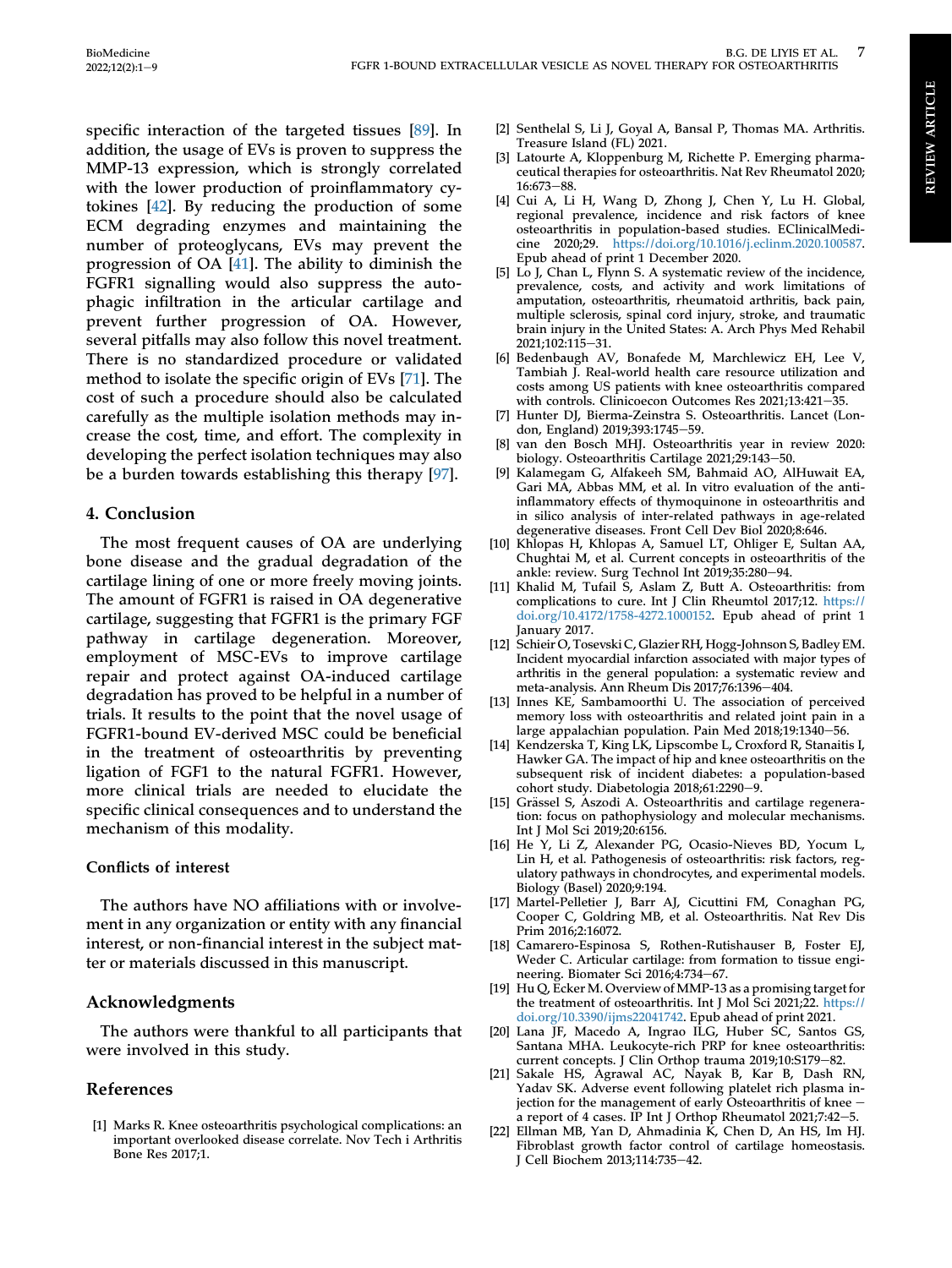- <span id="page-8-0"></span>[23] Wang Z, Huang J, Zhou S, Luo F, Tan Q, Sun X, et al. Loss of Fgfr1 in chondrocytes inhibits osteoarthritis by promoting autophagic activity in temporomandibular joint. J Biol Chem 2018;293:8761-74.
- <span id="page-8-1"></span>[24] Zhu L, Weng Z, Shen P, Zhou J, Zeng J, Weng F, et al. S100B regulates inflammatory response during osteoarthritis via fibroblast growth factor receptor 1 signaling. Mol Med Rep 2018:18:4855-64.
- <span id="page-8-2"></span>[25] Xie Y, Zinkle A, Chen L, Mohammadi M. Fibroblast growth factor signalling in osteoarthritis and cartilage repair. Nat Rev Rheumatol 2020;16:547-64.
- <span id="page-8-3"></span>[26] Stahl K. Structured education and neuromuscular exercise program for hip and/or knee osteoarthritis: a health technology assessment. Ont Health Technol Assess Ser 2018;18:1-110.
- <span id="page-8-4"></span>[27] Hermann W, Lambova S, Muller-Ladner U. Current treatment options for osteoarthritis. Curr Rheumatol Rev 2018;14:  $108 - 16$ .
- <span id="page-8-5"></span>[28] Rodriguez-Merchan EC. Topical therapies for knee osteoarthritis. Postgrad Med 2018;130:607-12
- <span id="page-8-6"></span>[29] da Costa BR, Reichenbach S, Keller N, Nartey L, Wandel S, Jüni P, et al. Effectiveness of non-steroidal anti-inflammatory drugs for the treatment of pain in knee and hip osteoarthritis: a network meta-analysis. Lancet  $2017:390: e<sup>2</sup>1-33$ .
- <span id="page-8-7"></span>[30] CJ S, Madel AM, CR D, Jin W, FR B, ES C, et al. Nonsteroidal anti-inflammatory drugs dampen the cytokine and antibody response to SARS-CoV-2 infection. J Virol 2021;95. e00014-21.
- <span id="page-8-8"></span>[31] Huang L, Yi L, Zhang C, He Y, Zhou L, Liu Y, et al. Synergistic effects of FGF-18 and TGF-b3 on the chondrogenesis of human adipose-derived mesenchymal stem cells in the pellet culture. Stem Cell Int 2018;2018:7139485.
- <span id="page-8-9"></span>[32] Dai S, Zhou Z, Chen Z, Xu G, Chen Y. Fibroblast growth factor receptors (FGFRs): structures and small molecule inhibitors. Cells 2019;8. <https://doi.org/10.3390/cells8060614>. Epub ahead of print June 2019.
- <span id="page-8-10"></span>[33] Maddaluno L, Urwyler C, Werner S. Fibroblast growth factors: key players in regeneration and tissue repair. Development 2017;144:4047-60.
- <span id="page-8-11"></span>[34] Xie Y, Su N, Yang J, Tan Q, Huang S, Jin M, et al. FGF/FGFR signaling in health and disease. Signal Transduct Target Ther 2020;5:181.
- <span id="page-8-12"></span>[35] Chen T-M, Chen Y-H, Sun HS, Tsai S-J. Fibroblast growth factors: potential novel targets for regenerative therapy of osteoarthritis. Chin J Physiol 2019;62:2-10.
- <span id="page-8-13"></span>[36] Jin H, Jiang S, Wang R, Zhang Y, Dong J, Li Y. Mechanistic insight into the roles of integrins in osteoarthritis. Front Cell Dev Biol 2021;9:1518.
- <span id="page-8-14"></span>[37] Wang M, Peng Z, Vasilev K, Ketheesan N. Investigation of wear particles generated in human knee joints using atomic force microscopy. Tribol Lett 2013;51:161-70.
- <span id="page-8-15"></span>[38] Man GS, Mologhianu G. Osteoarthritis pathogenesis - a complex process that involves the entire joint. J Med Life  $2014:7:37-41.$
- <span id="page-8-16"></span>[39] Poonpet T, Honsawek S. Adipokines: biomarkers for osteoarthritis? World J Orthoped 2014;5:319.
- <span id="page-8-17"></span>[40] Xie Y, Su N, Yang J, Tan Q, Huang S, Jin M, et al. FGF/FGFR signaling in health and disease. Signal Transduct Target Ther 2020;5:181.
- <span id="page-8-18"></span>[41] Tan Q, Chen B, Wang Q, Xu W, Wang Y, Lin Z, et al. A novel FGFR1-binding peptide attenuates the degeneration of articular cartilage in adult mice. Osteoarthritis Cartilage 2018;26:1733-43.
- <span id="page-8-19"></span>[42] Wang Z, Huang J, Zhou S, Luo F, Tan Q, Sun X, et al. Loss of Fgfr1 in chondrocytes inhibits osteoarthritis by promoting autophagic activity in temporomandibular joint. J Biol Chem 2018;293:8761.
- <span id="page-8-20"></span>[43] Chen D, Kim DJ, Shen J, Zou Z, O'Keefe RJ. Runx2 plays a central role in Osteoarthritis development. J Orthop Transl 2020;23:132.
- <span id="page-8-21"></span>[44] Jiao Kai, Zhang J, Mian Z, Yuying W, Wu Y, Qiu ZY, et al. The identification of CD163 expressing phagocytic chondrocytes in joint cartilage and its novel scavenger role in cartilage degradation. PLoS One 2013;8. [https://doi.org/10.1371/JOURNAL.-](https://doi.org/10.1371/JOURNAL.PONE.0053312) [PONE.0053312.](https://doi.org/10.1371/JOURNAL.PONE.0053312) Epub ahead of print January 2013.
- <span id="page-8-22"></span>[45] Fernandes TL, Gomoll AH, Lattermann C, Hernandez AJ, Bueno DF, Amano MT. Macrophage: a potential target on cartilage regeneration. Front Immunol 2020:111. 0.
- <span id="page-8-23"></span>[46] Ding M, Lu Y, Abbassi S, Li F, Li X, Song Y, et al. Targeting RUNX2 expression in hypertrophic chondrocytes impairs endochondrial ossification during early skeletal development. J Cell Physiol 2012;227:3446.
- <span id="page-8-24"></span>[47] Sluzalska KD, Liebisch G, Lochnit G, Ishaque B, Hackstein H, Schmitz G, et al. Interleukin-1 $\beta$  affects the phospholipid biosynthesis of fibroblast-like synoviocytes from human osteoarthritic knee joints. Osteoarthritis Cartilage 2017;25:1890-9.
- [48] Kim SH, Choi HJ, Yang WK, Lee JE, Cho JH, Park IJ, et al. Suppressive effect of the n-hexane extract of litsea japonica fruit flesh on monosodium-iodoacetate-induced osteoarthritis in rats. Evid base Compl Alternative Med 2017. [https://](https://doi.org/10.1155/2017/1791403) [doi.org/10.1155/2017/1791403](https://doi.org/10.1155/2017/1791403). Epub ahead of print 2017.
- <span id="page-8-25"></span>[49] Feng Z, Zheng W, Li X, Lin J, Xie C, Li H, et al. Cryptotanshinone protects against IL-1b-induced inflammation in human osteoarthritis chondrocytes and ameliorates the progression of osteoarthritis in mice. Int Immunopharm 2017;50:161–7.
- <span id="page-8-26"></span>[50] Sun HY, Hu KZ, Yin ZS. Inhibition of the p38-MAPK signaling pathway suppresses the apoptosis and expression of proinflammatory cytokines in human osteoarthritis chondrocytes. Cytokine 2017;90:135-43.
- <span id="page-8-27"></span>[51] Chen Y, Shou K, Gong C, Yang H, Yang Y, Bao T. Anti-inflammatory effect of geniposide on osteoarthritis by suppressing the activation of p38 MAPK signaling pathway. BioMed Res Int 2018. <https://doi.org/10.1155/2018/8384576>. Epub ahead of print 2018.
- <span id="page-8-28"></span>[52] Yan D, Chen D, Cool SM, van Wijnen AJ, Mikecz K, Murphy G, et al. Fibroblast growth factor receptor 1 is principally responsible for fibroblast growth factor 2-induced catabolic activities in human articular chondrocytes. Arthritis Res Ther 2011;13. <https://doi.org/10.1186/AR3441>. Epub ahead of print August 2011.
- <span id="page-8-29"></span>[53] Xu W, Xie Y, Wang Q, Wang X, Luo F, Zhou S, et al. A novel fibroblast growth factor receptor 1 inhibitor protects against cartilage degradation in a murine model of osteoarthritis. Sci Rep 2016;6:1-12. 2016 61.
- <span id="page-8-30"></span>[54] Zhang M, Zhang J, Lu L, Qiu ZY, Zhang X, Yu S Bin, et al. Enhancement of chondrocyte autophagy is an early response in the degenerative cartilage of the temporomandibular joint to biomechanical dental stimulation. Apoptosis 2013;18:  $423 - 34.$
- <span id="page-8-31"></span>[55] Chen Y, Xie X, Li X, Wang P, Jing Q, Yue J, et al. FGFR antagonist induces protective autophagy in FGFR1-amplified breast cancer cell. Biochem Biophys Res Commun 2016;474:1-7.
- <span id="page-8-32"></span>[56] Weng T, Yi L, Huang J, Luo F, Wen X, Du X, et al. Genetic inhibition of fibroblast growth factor receptor 1 in knee cartilage attenuates the degeneration of articular cartilage in adult mice. Arthritis Rheum 2012;64:3982-92.
- <span id="page-8-33"></span>[57] Rilla K, Mustonen A-M, Arasu UT, Härkönen K, Matilainen J, Nieminen P. Extracellular vesicles are integral and functional components of the extracellular matrix. Matrix Biol 2017;75-76:201-19.
- <span id="page-8-34"></span>[58] Yáñez-Mó M, Siljander P, Andreu Z. Biological properties of extracellular vesicles and their physiological functions. Taylor Fr 2015;4:1-60.
- <span id="page-8-35"></span>[59] Cosenza S, Ruiz M, Toupet K, Jorgensen C, Noël D. Mesenchymal stem cells derived exosomes and microparticles protect cartilage and bone from degradation in osteoarthritis. Sci Rep 2017;7:16214.
- [60] Tao SC, Yuan T, Zhang YL, Yin WJ, Guo SC, Zhang CQ. Exosomes derived from miR-140-5p-overexpressing human synovial mesenchymal stem cells enhance cartilage tissue regeneration and prevent osteoarthritis of the knee in a rat model. Theranostics 2017;7:180-95.
- [61] Zhang S, Chuah SJ, Lai RC, Hui JHP, Lim SK, Toh WS. MSC exosomes mediate cartilage repair by enhancing proliferation, attenuating apoptosis and modulating immune reactivity. Biomaterials  $2018;156:16-27$ .